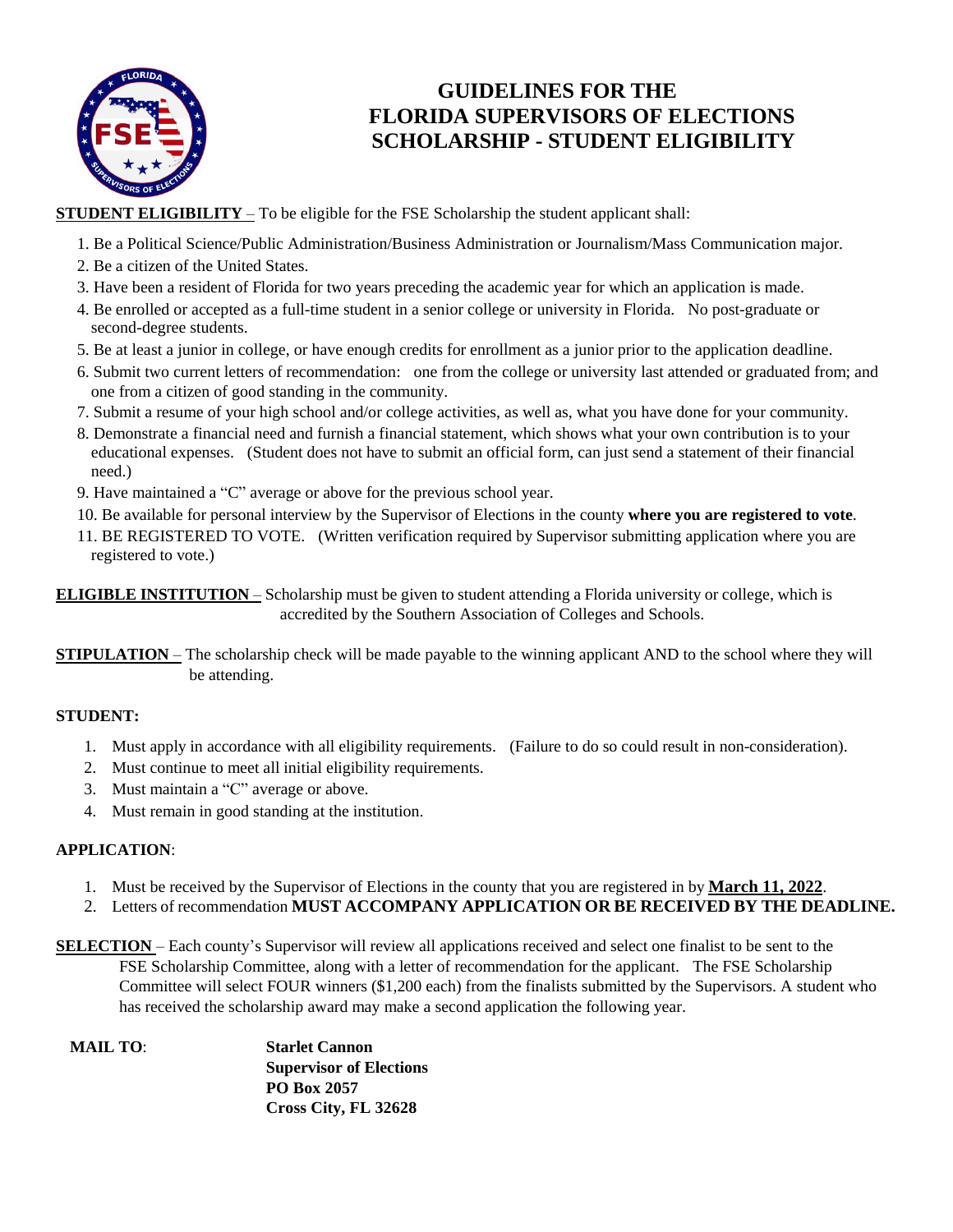

# **FLORIDA SUPERVISORS OF ELECTIONS APPLICATION FOR SCHOLARSHIP**

I am applying for the FSE Scholarship and

I am enrolled [ ] or I have been accepted [ ] at:

| Name of College or University                                                                                              |                      |                                                                                                                                                                                                                                                                                                                                                                    |                                                                                                                    |  |
|----------------------------------------------------------------------------------------------------------------------------|----------------------|--------------------------------------------------------------------------------------------------------------------------------------------------------------------------------------------------------------------------------------------------------------------------------------------------------------------------------------------------------------------|--------------------------------------------------------------------------------------------------------------------|--|
|                                                                                                                            |                      |                                                                                                                                                                                                                                                                                                                                                                    |                                                                                                                    |  |
|                                                                                                                            | Last                 | First                                                                                                                                                                                                                                                                                                                                                              | Middle                                                                                                             |  |
|                                                                                                                            |                      |                                                                                                                                                                                                                                                                                                                                                                    |                                                                                                                    |  |
|                                                                                                                            |                      |                                                                                                                                                                                                                                                                                                                                                                    |                                                                                                                    |  |
| 3. Phone Number                                                                                                            |                      | <u> 1989 - Johann Stoff, deutscher Stoff, der Stoff, der Stoff, der Stoff, der Stoff, der Stoff, der Stoff, der S</u>                                                                                                                                                                                                                                              |                                                                                                                    |  |
|                                                                                                                            | Area Code and Number | $\begin{picture}(150,10) \put(0,0){\vector(1,0){100}} \put(15,0){\vector(1,0){100}} \put(15,0){\vector(1,0){100}} \put(15,0){\vector(1,0){100}} \put(15,0){\vector(1,0){100}} \put(15,0){\vector(1,0){100}} \put(15,0){\vector(1,0){100}} \put(15,0){\vector(1,0){100}} \put(15,0){\vector(1,0){100}} \put(15,0){\vector(1,0){100}} \put(15,0){\vector(1,0){100}}$ |                                                                                                                    |  |
| 4. Sex: M[] F[]                                                                                                            |                      |                                                                                                                                                                                                                                                                                                                                                                    |                                                                                                                    |  |
|                                                                                                                            |                      |                                                                                                                                                                                                                                                                                                                                                                    |                                                                                                                    |  |
|                                                                                                                            |                      |                                                                                                                                                                                                                                                                                                                                                                    |                                                                                                                    |  |
|                                                                                                                            |                      | 7. Marital Status: Single [] Married [] Other []: _______________________________                                                                                                                                                                                                                                                                                  |                                                                                                                    |  |
|                                                                                                                            |                      |                                                                                                                                                                                                                                                                                                                                                                    | 8. High School G.P.A.: College G.P.A.: College G.P.A.: College G.P.A.:                                             |  |
|                                                                                                                            |                      | 9. Junior College/ College/ University from which you were graduated or will be graduated:                                                                                                                                                                                                                                                                         |                                                                                                                    |  |
|                                                                                                                            |                      |                                                                                                                                                                                                                                                                                                                                                                    |                                                                                                                    |  |
|                                                                                                                            |                      |                                                                                                                                                                                                                                                                                                                                                                    | Filing this application does not imply that a scholarship will be awarded. It does place the applicant in line for |  |
| consideration. Scholarship will be awarded only to the applicant who has been accepted at one of Florida's universities or |                      |                                                                                                                                                                                                                                                                                                                                                                    |                                                                                                                    |  |
| colleges.                                                                                                                  |                      |                                                                                                                                                                                                                                                                                                                                                                    |                                                                                                                    |  |
|                                                                                                                            |                      |                                                                                                                                                                                                                                                                                                                                                                    |                                                                                                                    |  |
| If I accept this scholarship, it is understood that:                                                                       |                      |                                                                                                                                                                                                                                                                                                                                                                    |                                                                                                                    |  |
| I will be a full-time student as defined by the Office of the Registrar                                                    |                      |                                                                                                                                                                                                                                                                                                                                                                    |                                                                                                                    |  |
| I will be majoring in:                                                                                                     |                      |                                                                                                                                                                                                                                                                                                                                                                    |                                                                                                                    |  |

\_\_\_\_\_\_\_\_\_\_\_\_\_\_\_\_\_\_\_\_\_\_\_\_\_\_\_\_\_\_\_\_\_\_\_\_\_\_\_\_\_\_\_\_\_\_\_\_\_\_\_\_\_\_\_\_\_\_\_\_\_\_\_\_\_\_\_\_\_\_\_\_\_\_\_\_\_\_\_\_\_\_\_\_\_\_\_\_\_\_\_\_\_

- Political Science/Public Administration/Business Administration
- Journalism/Mass Communication

\_\_\_\_\_\_\_\_\_\_\_\_\_\_\_\_\_\_\_\_\_\_\_\_\_\_\_\_\_\_\_\_\_\_\_\_\_\_\_\_\_